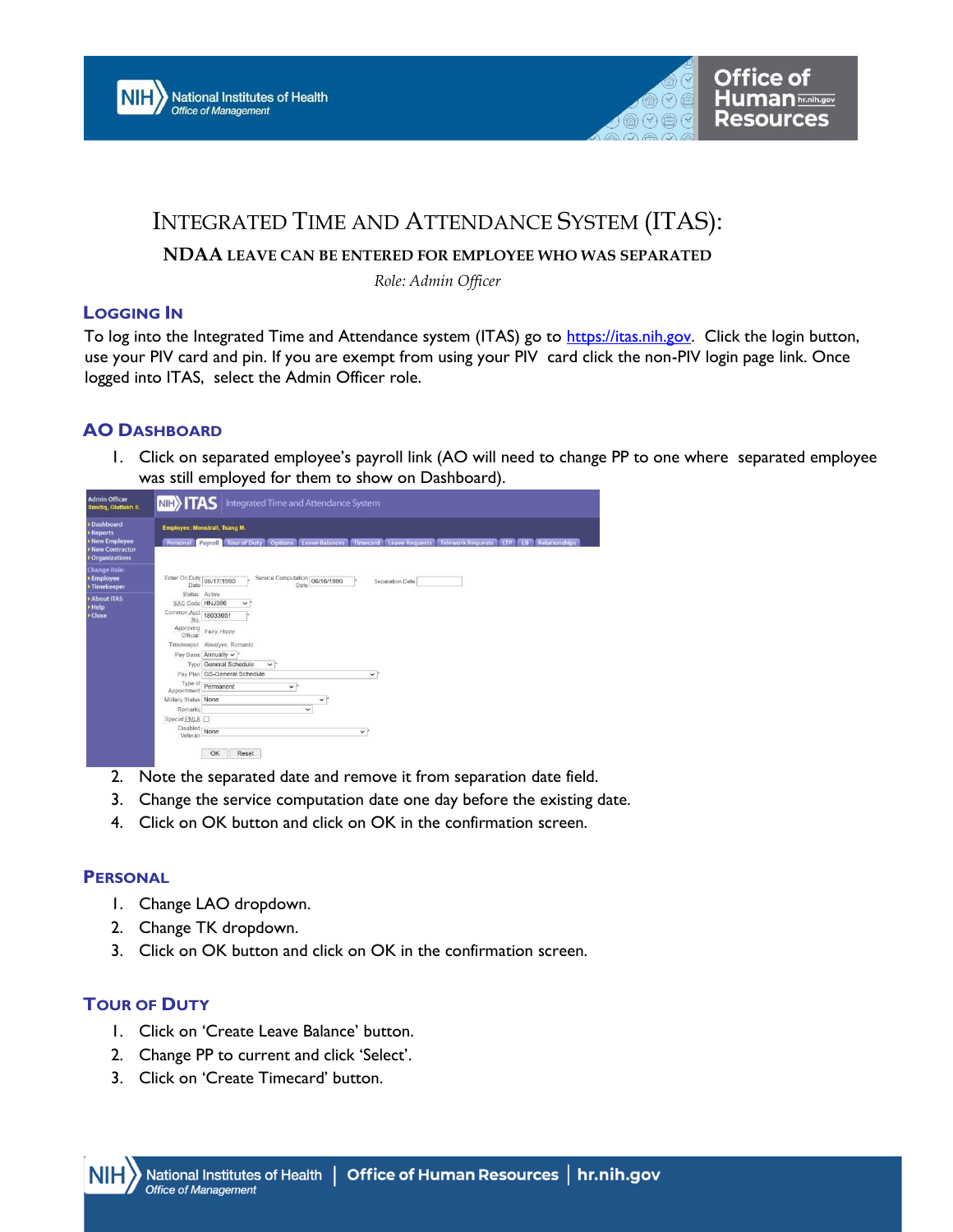



#### **LEAVE BALANCES**

- 1. Create NDAA-1111 account entered hours must not exceed 60 and enter start date as 01/03/2021end date must not be more then 01/01/2022.
- 2. Add a comment.
- 3. Click on OK button and click on OK in the confirmation screen.

| <b>Admin Officer</b><br>Simitiq, Gluttakh S.                                                     | <b>NIE&gt;</b> TAS Integrated Time and Attendance System                                                                                            |               |                    |                     |                                                   |                       |                               |             |                         |         |
|--------------------------------------------------------------------------------------------------|-----------------------------------------------------------------------------------------------------------------------------------------------------|---------------|--------------------|---------------------|---------------------------------------------------|-----------------------|-------------------------------|-------------|-------------------------|---------|
| > Dashboard<br>> Reports<br>> New Employee<br><b>New Contractor</b><br><b>&gt; Organizations</b> | Employee: Monstrall, Tsang M.<br>Personal Payroll Tour of Duty Options Leave Balances Timecard Leave Requests Telework Requests TP (B Relationships |               |                    |                     |                                                   |                       |                               |             |                         |         |
| <b>Change Role:</b><br>> Employee<br>> Timekeeper                                                | Leave Type                                                                                                                                          | Prior<br>Year | Earned/<br>Granted | Pay Period<br>Lised | 06/20/21-07/03/21 2021/14 $\backsim$<br>Available | Select                |                               |             |                         |         |
| > About ITAS                                                                                     | Annual Leave                                                                                                                                        | 0.0           | 100                | 100                 | 0.0                                               |                       | PT Carry Over                 | 00          | Annual                  | 240.0   |
| » Help<br><b>&gt;Close</b>                                                                       | Annual Leave Donated Hours                                                                                                                          |               |                    |                     | VLTP                                              | 00                    | Leave Bank                    | 8.0         |                         |         |
|                                                                                                  | Projected Annual Leave                                                                                                                              |               | 112.0              |                     |                                                   | Begin Balance         | 208.0                         |             |                         |         |
|                                                                                                  | Use/Lose Hours                                                                                                                                      | 0.0           |                    |                     |                                                   | Balance               | 0.0                           |             |                         |         |
|                                                                                                  | <b>Sick Leave</b>                                                                                                                                   | 0.0           | 100                | 100                 | 0.0                                               |                       | PT Carry Over                 | 0.0         |                         |         |
|                                                                                                  | Advanced St.                                                                                                                                        |               |                    |                     |                                                   | Effective Date        | Expiration DateDelete Account |             |                         |         |
|                                                                                                  | New Account                                                                                                                                         |               | 0.0                | 0.0                 | 0.0                                               |                       |                               |             |                         |         |
|                                                                                                  | More<br>×                                                                                                                                           |               |                    |                     |                                                   |                       |                               |             |                         |         |
|                                                                                                  | Restored AL                                                                                                                                         |               | 0.0                | 0.0                 | 0.0                                               |                       | Lost                          |             | 2021/14 Total Available | 0.0     |
|                                                                                                  | Restored AL Donated Hours                                                                                                                           |               |                    |                     | <b>VLTP</b>                                       | 0.0                   | Leave Bank                    | 00          |                         |         |
|                                                                                                  | Comp Time                                                                                                                                           |               | 0.0                | 0.0                 | 0.0                                               | Earned                | 0.0                           | <b>Used</b> | 0.0 Converting 2022/14  |         |
|                                                                                                  | NDAA-1111                                                                                                                                           |               |                    |                     |                                                   | <b>Effective Date</b> | Expiration Date               |             |                         |         |
|                                                                                                  | New Account                                                                                                                                         |               | 60                 | 0.0                 | 0.0                                               | 01/03/2021            | 01/01/2022                    |             |                         |         |
|                                                                                                  | Religious Comp.Time                                                                                                                                 |               | 0.0                | 0.0                 | 0.0                                               | Earned                | 0.0                           | Used        | 0.0 Converting          | 2021/18 |
|                                                                                                  | Comp Time for Travel (CTT)                                                                                                                          |               |                    |                     | 0.0                                               | Earned                | 0.0                           | Used        | 0.0<br>Losing           | 2022/14 |

#### **TIMECARD**

- 1. Change the pay-period as before the employee separation date.
- 2. To 'dirty' the timecard (which shows any/all supplements that have been added for the pay-period):
	- a. Enter 2 into sick leave field on any day and click ok button.
	- b. Remove the '2.0' from sick leave field.
	- c. The timecard is now showing all hours including consideration of supplements against regular hours.
- 3. If a leave is being replaced, remove the hours that are being exchanged for NDAA-1111.
- 4. Add hours back to regular hour including start/stop times as necessary.
- 5. Click on OK button and click on OK in the confirmation screen.

| <b>Reports</b><br>Mew Employee<br>New Contractor      | Employee: Monstrall, Tsang M.                                                                                       |                                  |                                     |                                                                                |                  |                 |                                 |              |                    |            |             |
|-------------------------------------------------------|---------------------------------------------------------------------------------------------------------------------|----------------------------------|-------------------------------------|--------------------------------------------------------------------------------|------------------|-----------------|---------------------------------|--------------|--------------------|------------|-------------|
|                                                       |                                                                                                                     |                                  |                                     |                                                                                |                  |                 |                                 |              |                    |            |             |
|                                                       | Personal Payroll Tour of Duty Options Leave Balances Timecard Leave Requests Telework Requests LTP LB Relationships |                                  |                                     |                                                                                |                  |                 |                                 |              |                    |            |             |
| Organizations                                         |                                                                                                                     |                                  |                                     |                                                                                |                  |                 |                                 |              |                    |            |             |
| <b>Change Role:</b><br><b>Employee</b><br>>Timekeeper |                                                                                                                     |                                  | Pay Penod 04/25/21-05/08/21 2021/10 | $\checkmark$                                                                   | Select           |                 |                                 |              |                    |            |             |
| About ITAS                                            | SSN, 222-22-2222 SAC HNJ386 Abbr CC ND NOPS SWP                                                                     |                                  |                                     |                                                                                |                  |                 |                                 |              |                    |            |             |
| > Help                                                |                                                                                                                     |                                  |                                     |                                                                                |                  |                 |                                 |              |                    |            |             |
| > Close                                               | Accroyed by, Cern Ken                                                                                               |                                  |                                     | Transmitted On 05/09/2021 Tour Hours 80.0 Annual Leave Category 06 PP: 2021/10 |                  |                 |                                 |              |                    |            |             |
|                                                       |                                                                                                                     |                                  |                                     |                                                                                |                  |                 |                                 |              |                    |            |             |
|                                                       | Annual Leave 8.0                                                                                                    | Credit Hours 0.0                 | Credit Hours Lost 0.0               |                                                                                | Sick Leave 4.0   |                 | FFL Used 0.0 LB Donated YTD 8.0 |              |                    |            |             |
|                                                       |                                                                                                                     |                                  |                                     |                                                                                |                  |                 | LB Leave 0.0                    |              |                    |            |             |
|                                                       | Restored AL 0.0                                                                                                     | Comp. Time 0.0                   |                                     | Comp.Time.Lost 0.0 Adv.Sick Leave 0.0 VLTP.Dorrated YTD 0.0                    |                  |                 |                                 |              |                    |            |             |
|                                                       | Projected AL 136.0 Rel. Comp. Time 0.0 Rel. Comp. Time Charged 0.0<br>NDAA-1111 60.0                                |                                  |                                     |                                                                                | Use.or. Lose 0.0 | VLTP, Leave 0.0 | DV Leave 0.0                    |              |                    |            |             |
|                                                       |                                                                                                                     |                                  |                                     |                                                                                |                  |                 |                                 |              |                    |            |             |
|                                                       | Type                                                                                                                | $\mathbf{S} \mathbf{u}$<br>04/25 | M<br>04/26                          | <b>Tu</b><br>04/27                                                             | w<br>04/28       | Jb.<br>04/29    | £<br>04/30                      | \$s<br>05/01 | $\n  S\n$<br>05/02 | M<br>05/03 | Tu<br>06/04 |
|                                                       | Change Indicators                                                                                                   |                                  | ž.                                  | z.                                                                             | з                | ÷               | z.                              |              |                    | ž.         | ÷           |
|                                                       | <b>Tour Hours</b>                                                                                                   |                                  | 8.0                                 | 8.0                                                                            | 8.0              | 80              | 8.0                             |              |                    | 8.0        | 8.0         |
|                                                       | AM Core                                                                                                             |                                  |                                     | 11:00-11:59                                                                    |                  |                 |                                 |              |                    |            |             |
|                                                       |                                                                                                                     |                                  |                                     |                                                                                |                  |                 |                                 |              |                    |            |             |
|                                                       |                                                                                                                     |                                  |                                     |                                                                                |                  |                 |                                 |              |                    |            |             |
|                                                       | Regular                                                                                                             |                                  |                                     |                                                                                |                  |                 |                                 |              |                    |            |             |
|                                                       | Annual Leave                                                                                                        |                                  |                                     |                                                                                |                  |                 |                                 |              |                    |            |             |
|                                                       | Sick Leave                                                                                                          |                                  |                                     |                                                                                |                  |                 |                                 |              |                    |            |             |
|                                                       | FMLA - Annual Leave                                                                                                 |                                  |                                     |                                                                                |                  |                 |                                 |              |                    |            |             |
|                                                       | <b>PM Core</b>                                                                                                      |                                  | B                                   |                                                                                |                  |                 |                                 |              |                    |            |             |

6.

#### **LEAVE REQUEST**

- 1. Click on leave request tab.
- 2. Enter start date and end date as before the employee's separation date.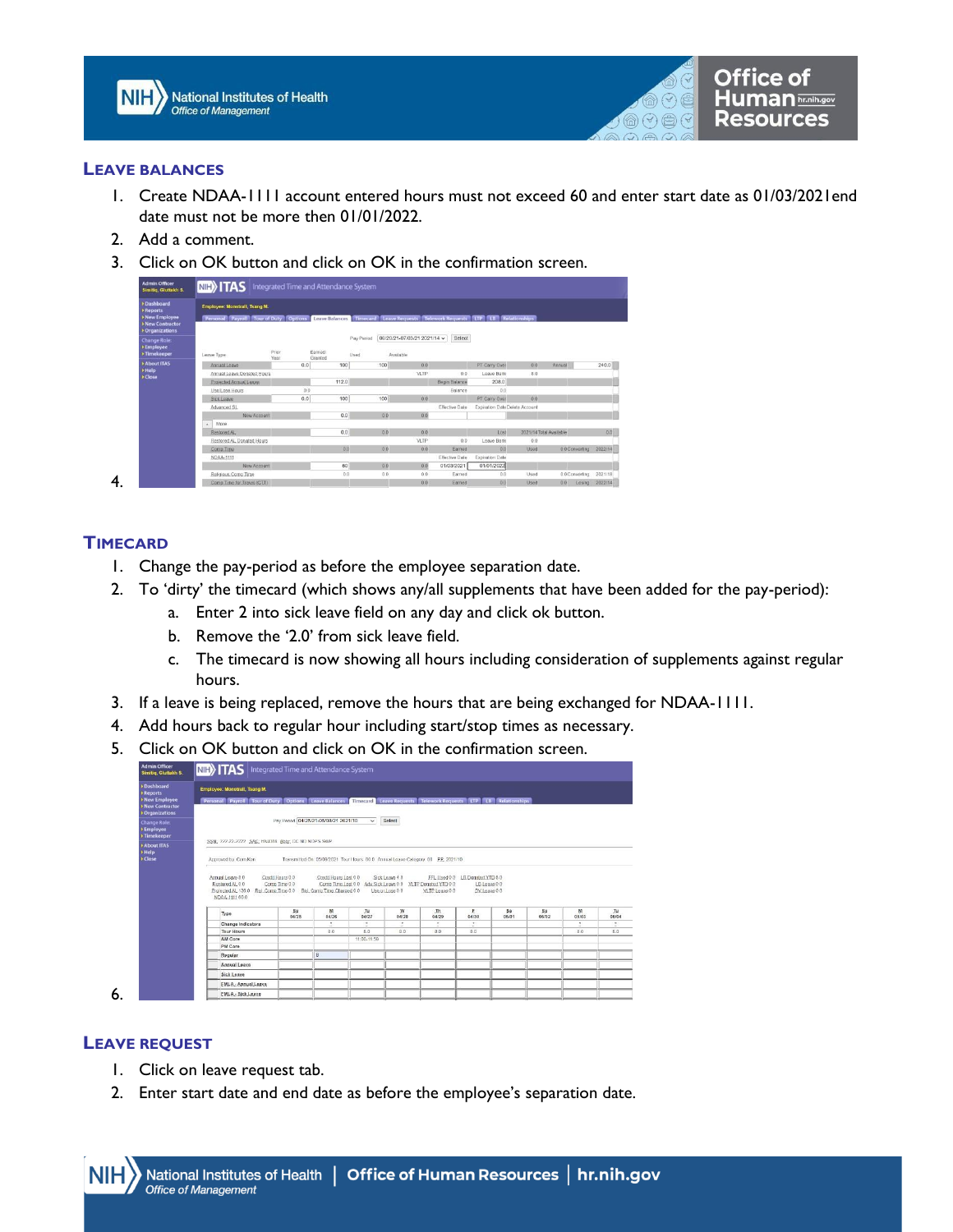

| $\left( \right)$<br>$\left\{ \forall \right\}$ |  | Office of<br><b>Human</b> hr.nih.gov<br><b>Resources</b> |
|------------------------------------------------|--|----------------------------------------------------------|
|------------------------------------------------|--|----------------------------------------------------------|

- 3. Click on calculate hour link.
- 4. Enter available hours into NDAA-1111 account field.
- 5. Click on OK button and click on OK in the confirmation screen.

| <b>Admin Officer</b><br>Simitig, Gluttakh S.                    | <b>NB</b> ITAS<br>Integrated Time and Attendance System                                                                                                                                                                                                                                                    |
|-----------------------------------------------------------------|------------------------------------------------------------------------------------------------------------------------------------------------------------------------------------------------------------------------------------------------------------------------------------------------------------|
| +Dashboard<br><b>&gt;Reports</b>                                | <b>Employee: Monstrall, Tsang M.</b>                                                                                                                                                                                                                                                                       |
| <b>New Employee</b><br><b>New Contractor</b><br>▶ Organizations | Personal Payroll Tour of Duty<br><b>Options</b> Leave Balances<br>Timecard<br>Leave Requests<br>Telework Requests LTP LB<br>Relationships                                                                                                                                                                  |
| <b>Change Role:</b><br><b>Employee</b><br><b>▶Timekeeper</b>    | End Date 04/26/2021<br>Start Date 04/26/2021<br>$\langle \tilde{\gamma} \rangle$<br>m                                                                                                                                                                                                                      |
| <b>* About ITAS</b><br><b>&gt;Help</b><br><b>&gt;Close</b>      | For partial day leave only.<br>Select the Start Time and fill out the Hours or select the Start and End times.<br>00 V OAM OPM<br>Start Time<br>$\checkmark$<br>00 V O AM O PM<br>End Time<br>Calculate Hours<br><b>OR</b><br>Hours<br>$\vee$<br>Leave request for 8.0 hours from 04/26/2021 to 04/26/2021 |
|                                                                 | Balance Hours<br>Remark<br>Leave type<br>0.0 Projected: 1120<br>Annual Leave<br>0.0                                                                                                                                                                                                                        |
|                                                                 | Sick Leave<br>4.0<br>0.0                                                                                                                                                                                                                                                                                   |
|                                                                 | 0.0<br>Comp Time<br>0.0                                                                                                                                                                                                                                                                                    |
|                                                                 | $\sim$                                                                                                                                                                                                                                                                                                     |
|                                                                 | Religious Comp Time<br>0.0                                                                                                                                                                                                                                                                                 |
|                                                                 | Comp Time for Travel (CTT)<br>0.0<br>0.0                                                                                                                                                                                                                                                                   |
|                                                                 | NDAA-1111 01/03/2021<br>60.0<br>8                                                                                                                                                                                                                                                                          |
|                                                                 | 376.0<br>FMLALeave                                                                                                                                                                                                                                                                                         |
| <b>Existing Requests</b>                                        |                                                                                                                                                                                                                                                                                                            |

Delete Leave Type **Hours** Date StartTime EndTime Status Comments □ NDAA-1111 01/03/2021 8.0 04/26/2021 7:00AM 3:30PM Pending

## **APPROVE LEAVE**

- 1. Login as employee LAO.
- 2. Click on approve leave link.
- 3. Check the Apv radio button and click OK.

| <b>Approving Official</b><br>Fairy, Hippy M.                                                            | <b>NIFI&gt; TAS</b> Integrated Time and Attendance System                                                                                                                                                                                                                                                                                                                                    | $\frac{\omega}{8}$ |
|---------------------------------------------------------------------------------------------------------|----------------------------------------------------------------------------------------------------------------------------------------------------------------------------------------------------------------------------------------------------------------------------------------------------------------------------------------------------------------------------------------------|--------------------|
| > Approve Leave<br><b>Approve Timecards</b><br>+ Approve for<br>> Approve Tours<br>Designate Alternates | Approve Leave                                                                                                                                                                                                                                                                                                                                                                                |                    |
| > Manage Telework<br>Approve Telework<br>> Approve Telework Tour                                        | End Time Leave Dtl Warnings Ly.Cal Timecard Balances Tour<br>Date(s)<br>Comments<br>Apy Dny<br><b>Start Time</b><br>Employee<br>$\sqrt{2}$<br>04/26/2021<br>Timecard Balances Tour<br>Monstrall, Tsang M<br>3:30PM<br>SRAL 8.0<br>7:00AM<br>Cal                                                                                                                                              |                    |
| > Reports<br><b>FITAS Messages</b>                                                                      | Set All Approved Set All Denied                                                                                                                                                                                                                                                                                                                                                              | OK Reset           |
| <b>Change Role:</b><br>> Employee                                                                       | Instructions                                                                                                                                                                                                                                                                                                                                                                                 |                    |
| > About ITAS<br>> Help<br>> Close                                                                       | Click individual radio buttons to approve or deny requests or use the Set All Approved/Set All Denied buttons to set all appropriate radio buttons to checked. Enter or change comments as needed for each request.<br>For additional information click<br>Click + to show individual requests on multi-day requests.<br>Official Languay, OH Sankas Art advance beauting proposal abstracts |                    |

#### **SUPPLEMENTS TABLE** 1.

Login as employee AO.

- 2. Search for the employee who requested and approved NDAA-1111 account.
- 3. Click on timecard link.
- 4. Verify NDAA-1111 leave displayed on supplement table.